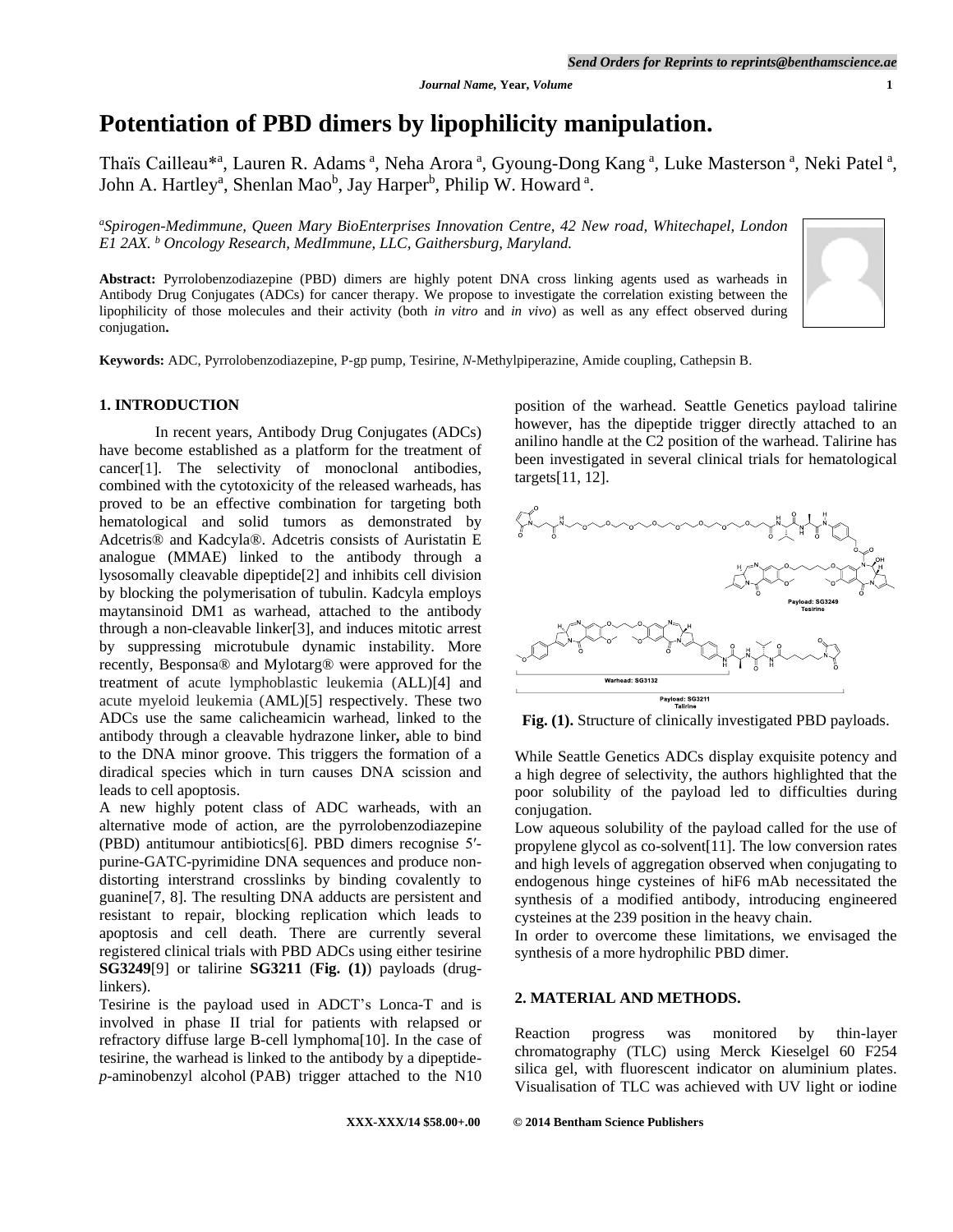vapour unless otherwise stated. Flash chromatography was performed using Merck Kieselgel 60 F254 silica gel. Extraction and chromatography solvents were bought and used without further purification from Fisher Scientific, U.K. All chemicals were purchased from Sigma-Aldrich, Strem or VWR.

LC/MS data were obtained using a Shimadzu Nexera series LC/MS with a Shimadzu LC/MS-2020 quadrupole MS, with Electrospray ionisation. Mobile phase A - 0.1% formic acid in water. Mobile phase B - 0.1% formic acid in acetonitrile. 3min run: Initial composition was 5% B held over 0.25 min, then increase from 5% B to 100% B over a 2min period. The composition was held for 0.50 min at 100% B, then returned to 5% B in 0.05 minutes and hold there for 0.05 min. Total gradient run time equals 3 min. Flow rate 0.8 mL/min. Wavelength detection range: 190 to 800 nm. Oven temperature: 50°C. Column: Waters Acquity UPLC® BEH Shield RP18 1.7µm 2.1 x 50 mm at 50 °C fitted with Waters Acquity UPLC® BEH Shield RP18 VanGuard™ Pre-

column, 130A, 1.7µm, 2.1 mm x 5 mm 15minute run: Initial composition 5% B held over 1.25 minutes, then increased from 5% B to 100% B over an 8.75 min period. The composition was held for 2.5 minutes at 100% B, then returned to 5% B in 30 seconds and held there for 2 minutes. The total duration of the gradient run was 15.0 minutes. Flow rate was 0.6 mL/minute Wavelength detection range: 190 to 800 nm. Oven temperature: 50°C. Column: Waters Acquity UPLC CSH C18, 1.7µ, 2.1 x 100mm fitted with Waters Acquity UPLC® BEH Shield RP18 VanGuard™ Pre-column, 130A, 1.7µm, 2.1 mm x 5 mm.

UPLC system, or equivalent, consisting of the following, or equivalent:

SRD-3600 solvent rack, 6 degassing Lines; HPG-3400RS PUMP (Thermo Scientific); WPS-3000TFC analytical autosampler (Thermo Scientific); TCC-3000RS column thermostat (Thermo Scientific); DAD-3000RS detector (Thermo Scientific); Q exactive mass detector (Thermo Scientific); Computer operation with X Calibur and data process with Chromeleon software (Thermo Scientific)

Waters Acquity UPLC CSH C18, 1.7µ, 2.1 x 150mm column. Acetonitrile, HPLC-MS grade. Water, HPLC-MS grade. Formic acid, HPLC-MS grade. Mobile phase A - 0.1% v/v formic acid in water. Mobile phase B - 0.1% v/v formic acid in acetonitrile.

55minute run: Initial composition 25% B held over 1 minutes, then increased from 25% B to 75% B over an 49 min period. The composition, then returned to 25% B was held there for 5 minutes. The total duration of the gradient run was 55.0 minutes. Flow rate was 0.5 mL/minute Wavelength detection range: 223 nm. Oven temperature: 50°C.

Any reaction, work up or purification where cytotoxic compounds were handled were conducted in a negatively air pressured glovebox.

# **3. EXPERIMENTAL.**

(*S*)-8-(3-(((*S*)-2-(4-aminophenyl)-7-methoxy-5,11-dioxo-10- ((2-(trimethylsilyl)ethoxy)methyl)-5,10,11,11a-tetrahydro-1*H*-benzo[e]pyrrolo[1,2-a][1,4]diazepin-8-yl)oxy)propoxy)- 7-methoxy-5,11-dioxo-10-((2- (trimethylsilyl)ethoxy)methyl)-5,10,11,11a-tetrahydro-1*H*benzo[e]pyrrolo[1,2-a][1,4]diazepin-2-yl trifluoromethanesulfonate **(2)**.

 $Pd(PPh<sub>3</sub>)<sub>4</sub>$  (310 mg, 0.26 mmol) was added to a stirred mixture of the bis-enol triflate **1** (15 g, 13.4 mmol), boronic ester (2.64 g, 12 mmol) and  $Na_2CO_3$  (6.54 g, 61.7 mmol) in a 2:1:1 mixture of toluene/MeOH/H2O (300 mL). The reaction mixture was allowed to stir at  $30^{\circ}$ C under a nitrogen atmosphere for 16h after which time all the boronic ester has consumed. The reaction mixture was then evaporated to dryness before the residue was taken up in  $CH_2Cl_2$  (250 mL) and washed with H<sub>2</sub>O (2 x 150 mL), brine (150 mL), dried (MgSO4), filtered and evaporated under reduced pressure to provide the crude product. Purification by flash chromatography (gradient elution: 80:20 v/v Hexane/EtOAc to 60:40 v/v Hexane/EtOAc) afforded product **2** as a yellow foam (6.38 g, 45%).

LC/MS<sub>(3min)</sub> 1.87 min (ES+)  $m/z = 1060.35$  [*M* + H]<sup>+</sup>.

(*S*)-2-(4-aminophenyl)-7-methoxy-8-(3-(((*S*)-7-methoxy-2- (4-(4-methylpiperazin-1-yl)phenyl)-5,11-dioxo-10-((2- (trimethylsilyl)ethoxy)methyl)-5,10,11,11a-tetrahydro-1*H*benzo[e]pyrrolo[1,2-a][1,4]diazepin-8-yl)oxy)propoxy)-10- ((2-(trimethylsilyl)ethoxy)methyl)-1,11a-dihydro-5*H*benzo[e]pyrrolo[1,2-a][1,4]diazepine-5,11(10H)-dione **(3)**.

 $Pd(PPh<sub>3</sub>)<sub>4</sub>$  (87 mg, 0.075 mmol) was added to a stirred mixture of the aniline-triflate **2** (4 g, 3.77 mmol), boronic ester (1.13 g, 3.77 mmol) and triethylamine (4.23 mL, 30.1 mmol) in a 2:1:1 mixture of toluene/MeOH/H<sub>2</sub>O (10 mL). The reaction mixture was microwaved at  $85^{\circ}$ C for 15 min. The resulting mixture was taken up in  $CH_2Cl_2$  (75 mL) and washed with H2O (2 x 50 mL), brine (50 mL), dried (MgSO4), filtered and evaporated under reduced pressure to provide the crude product. Purification by flash chromatography (gradient elution: 80:20 v/v Hexane/EtOAc to 40:60 v/v Hexane/EtOAc) afforded product **3** as a yellow foam (3.107 g, 75%).

LC/MS<sub>(3min)</sub> 1.39 min (ES+)  $m/z = 1087.20$  [*M* + H]<sup>+</sup>.

(*S*)-2-(4-aminophenyl)-7-methoxy-8-(3-(((*S*)-7-methoxy-2- (4-(4-methylpiperazin-1-yl)phenyl)-5-oxo-5,11a-dihydro-1H-benzo[e]pyrrolo[1,2-a][1,4]diazepin-8-yl)oxy)propoxy)- 1,11a-dihydro-5H-benzo[e]pyrrolo[1,2-a][1,4]diazepin-5-one **(SG3312)**.

A solution of Super-Hydride® (220 µL, 1M in THF) was added dropwise to a solution of SEM-dilactam **3** (104 mg, 0.095 mmol) in dry  $CH_2Cl_2$  (5 mL) at -78<sup>o</sup>C under an argon atmosphere. After 40 minutes, an aliquot was quenched with water for LC/MS analysis, which revealed that the reaction was complete. Water (20 mL) was added to the reaction mixture and the cold bath was removed. The organic layer was extracted with  $CH_2Cl_2$  (3 x 25 mL) and the combined organics were washed with brine (50 mL), dried with MgSO4, filtered and the solvent removed by rotary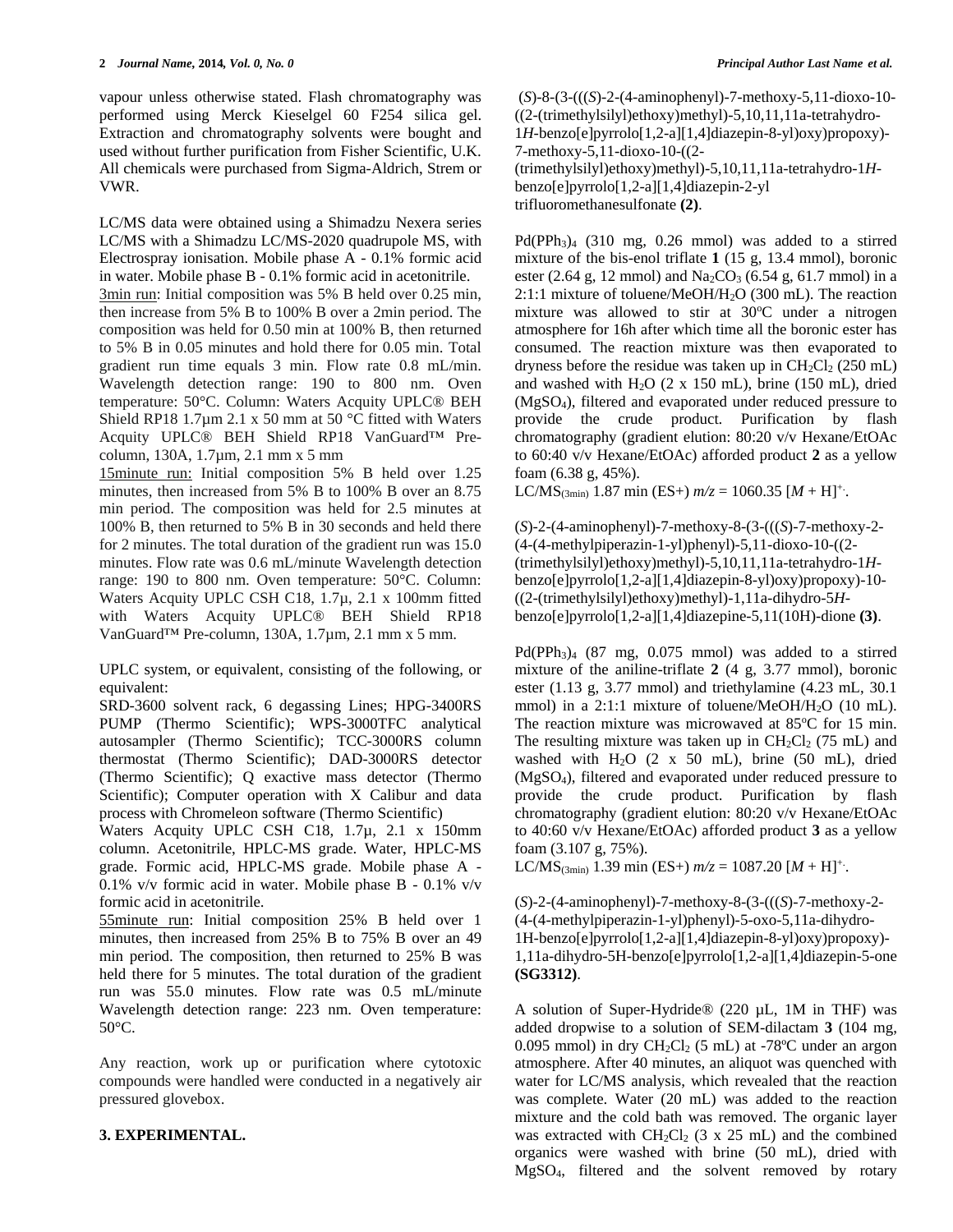evaporation under reduced pressure. The crude product was dissolved in 1:1 mixture of  $H_2O/CH_3CN$  (10 mL) +0.1% volume of formic acid and the mixture was left to stir at room temperature for 1h. The solution was neutralised to  $pH=7$  with a saturated solution of NaHCO<sub>3(aq)</sub> and the suspension was filtered through a sintered funnel. The solid was recovered from the sintered funnel by dissolving in a 1:4 solution of MeOH/CHCl $_3$  (50 mL) before the solvents were removed in vacuo. Purification by silica gel column chromatography (isolera,  $CHCl<sub>3</sub>/CHCl<sub>3</sub>+10%$  MeOH) 98:2 to 20:80) afforded **SG3312** as a yellow solid (40.1 mg, 43%).

LC/MS<sub>(3 min)</sub> 1.00 min (ES+)  $m/z = 397.80$  [*M* + 2H]<sup>2+.</sup>; LC/MS<sub>(15 min</sub>) 3.75 min (ES+)  $m/z = 794.30$  [*M* + H]<sup>+.</sup>

Allyl ((*S*)-1-(((*S*)-1-((4-((*S*)-7-methoxy-8-(3-(((*S*)-7 methoxy-2-(4-(4-methylpiperazin-1-yl)phenyl)-5,11-dioxo-10-((2-(trimethylsilyl)ethoxy)methyl)-5,10,11,11atetrahydro-1H-benzo[e]pyrrolo[1,2-a][1,4]diazepin-8 yl)oxy)propoxy)-5,11-dioxo-10-((2- (trimethylsilyl)ethoxy)methyl)-5,10,11,11a-tetrahydro-1Hbenzo[e]pyrrolo[1,2-a][1,4]diazepin-2-yl)phenyl)amino)-1 oxopropan-2-yl)amino)-3-methyl-1-oxobutan-2 yl)carbamate **(4)**

To a solution of  $3(100 \text{ mg}, 0.092 \text{ mmol})$  in dry  $\text{CH}_2\text{Cl}_2(10)$ mL) was added the protected peptide (24 mg, 0.096 mmol) and EEDQ (23 mg, 0.096 mmol). The mixture was stirred at room temperature until completion (16h). The reaction mixture was then washed with  $H_2O$  (2 x 50 mL), brine (50 mL), dried (MgSO4), filtered and evaporated under reduced pressure to provide the crude product. Purification by flash chromatography (gradient elution:  $100\%$  CHCl<sub>3</sub> to  $95/5$ CHCl3/MeOH) afforded product **4** as a yellow foam (88 mg, 71%).

LC/MS<sub>(3min)</sub> 1.47 min (ES+)  $m/z = 1341.60$  [*M* + H]<sup>+</sup>.

(9*H*-Fluoren-9-yl)methyl ((*S*)-1-(((*S*)-1-((4-((*S*)-7-methoxy-8-(3-(((*S*)-7-methoxy-2-(4-(4-methylpiperazin-1-yl)phenyl)- 5,11-dioxo-10-((2-(trimethylsilyl)ethoxy)methyl)- 5,10,11,11a-tetrahydro-1*H*-benzo[e]pyrrolo[1,2 a][1,4]diazepin-8-yl)oxy)propoxy)-5,11-dioxo-10-((2- (trimethylsilyl)ethoxy)methyl)-5,10,11,11a-tetrahydro-1*H*benzo[e]pyrrolo[1,2-a][1,4]diazepin-2-yl)phenyl)amino)-1 oxopropan-2-yl)amino)-3-methyl-1-oxobutan-2 yl)carbamate **(7)**.

To a solution of aniline **3** (500 mg, 0.459 mmol) in dry  $CH_2Cl_2$  (20 mL) was added Fmoc-Val-Ala-OH (188 mg, 0.459 mmol) and HATU (170 mg, 0.459 mmol). The mixture was stirred at room temperature until completion (≈1h). The reaction mixture was diluted with  $CH_2Cl_2$  (50 mL), then washed with  $H_2O$  (2 x 50 mL), brine (50 mL), dried (MgSO4), filtered and evaporated under reduced pressure to provide the crude product. Purification by flash chromatography (gradient elution:  $100\%$  CHCl<sub>3</sub> to  $97/3$ CHCl3/MeOH) afforded product **7** as a yellow foam (483 mg, 71% yield).

LC/MS<sub>(60min</sub>) 41.47 min (ES+)  $m/z$  1479.70  $[M + H]$ <sup>+</sup>. UPLC r.t.= 41.47 min.

(9*H*-fluoren-9-yl)methyl ((*S*)-1-(((*S*)-1-((4-((*S*)-7-methoxy-8- (3-(((*S*)-7-methoxy-2-(4-(4-methylpiperazin-1-yl)phenyl)-5 oxo-5,11a-dihydro-1*H*-pyrrolo[2,1-c][1,4]benzodiazepin-8 yl)oxy)propoxy)-5-oxo-5,11a-dihydro-1*H*-pyrrolo $[2,1$ c][1,4]benzodiazepin-2-yl)phenyl)amino)-1-oxopropan-2 yl)amino)-3-methyl-1-oxobutan-2-yl)carbamate (**8**).

A solution of Super-Hydride® (236 µL, 1M in THF) was added dropwise to a solution of SEM-dilactam **7** (140 mg, 0.095 mmol) in dry  $CH_2Cl_2$  (5 mL) at -78°C under an argon atmosphere. After 40 minutes, an aliquot was quenched with water for LC/MS analysis, which revealed that the reaction was complete. Water (20 mL) was added to the reaction mixture and the cold bath was removed. The organic layer was extracted with  $CH_2Cl_2$  (3 x 25 mL) and the combined organics were washed with brine (50 mL), dried with MgSO4, filtered and the solvent removed by rotary evaporation under reduced pressure. The crude product was dissolved in 1:1 mixture of  $H_2O/CH_3CN$  (10 mL) +0.1% volume of formic acid and the mixture was left to stir at room temperature for 1h. The solution was neutralised to  $pH=7$  with a saturated solution of NaHCO<sub>3(aq)</sub> and the suspension was filtered through a sintered funnel. The solid was recovered from the sintered funnel by dissolving in a 1:4 solution of MeOH/CHCl<sup>3</sup> (50 mL) before the solvents were removed in vacuo. Purification by silica gel column chromatography (isolera, CHCl<sub>3</sub>/(CHCl<sub>3</sub>+10% MeOH) 98:2 to 40:60) afforded **8** as a yellow solid (51 mg, 45%). LC/MS<sub>(3 min</sub>) 1.32 min (ES+)  $m/z = 594.05$  [*M* + 2H]<sup>2+</sup>.

(*S*)-2-amino-*N*-((*S*)-1-((4-((S)-7-methoxy-8-(3-(((*R*)-7 methoxy-2-(4-(4-methylpiperazin-1-yl)phenyl)-5-oxo-5,11adihydro-1*H*-pyrrolo[2,1-c][1,4]benzodiazepin-8 yl)oxy)propoxy)-5-oxo-5,11a-dihydro-1*H*-pyrrolo $[2,1$ c][1,4]benzodiazepin-2-yl)phenyl)amino)-1-oxopropan-2 yl)-3-methylbutanamide **(9)**.

Excess piperidine was added (20 µL) to a solution of PBD **8** (88 mg, 0.07 mmol) in DMF (2 mL). The mixture was allowed to stir at room temperature for 20 min, at which point the reaction had gone to completion (as monitored by LC/MS). The reaction mixture was diluted with  $CH<sub>2</sub>Cl<sub>2</sub>$  (30 mL) and the organic phase was washed with  $H_2O$  (2 x 30) mL) until complete piperidine removal. The organic phase was dried over MgSO4, filtered and excess solvent removed by rotary evaporation under reduced pressure to afford crude product **9** which was used as such in the next step. LC/MS<sub>(3 min)</sub> 1.03 min (ES+)  $m/z = 483.00$  [*M* + 2H]<sup>2+</sup>.

6-(2,5-Dioxo-2,5-dihydro-1*H*-pyrrol-1-yl)-*N*-((*S*)-1-(((*S*)-1- ((4-((*S*)-7-methoxy-8-(3-(((*S*)-7-methoxy-2-(4-(4 methylpiperazin-1-yl)phenyl)-5-oxo-5,11a-dihydro-1*H*pyrrolo[2,1-c][1,4]benzodiazepin-8-yl)oxy)propoxy)-5-oxo-5,11a-dihydro-1*H*-pyrrolo[2,1-c][1,4]benzodiazepin-2 yl)phenyl)amino)-1-oxopropan-2-yl)amino)-3-methyl-1 oxobutan-2-yl)hexanamide (**SG3259**).

EDCI hydrochloride (14 mg, 0.07 mmol) and 6 maleimidohexanoic acid (15 mg, 0.07 mmol) were added to a solution of  $9$  (crude) in dry  $CH_2Cl_2$  (10 mL) under an argon atmosphere. Stirring was maintained until the reaction was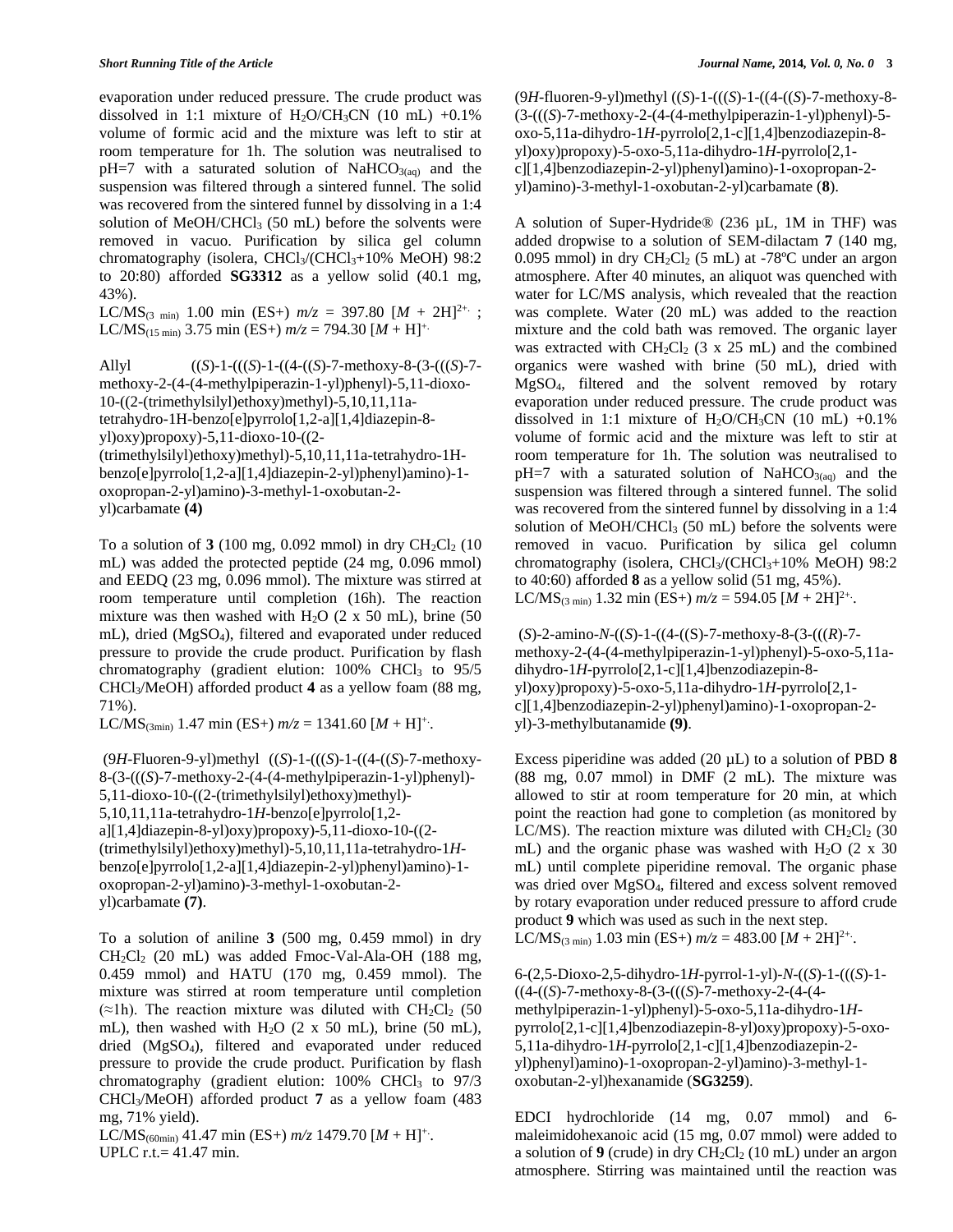complete (16h). The reaction was diluted with  $CH_2Cl_2$  (30 mL) and the organic phase was washed with  $H<sub>2</sub>O$  (2 x 30) mL) and brine before being dried over MgSO4, filtered and excess solvent removed by rotary evaporation under reduced pressure by rotary evaporation under reduced pressure. The product was purified by careful silica gel chromatography (isolera, CHCl3/MeOH 98:2 to 80:20) followed by reverse phase HPLC to remove shouldering impurities. Product **SG3259** was isolated in 26% yield over two steps (22.6 mg). LC/MS<sub>(3 min)</sub> 1.19 min (ES+)  $m/z = 579.50$   $[M + 2H]^{2+}$ ; LC/MS<sub>(15 min)</sub> 5.68 min (ES+)  $m/z = 579.50$  [*M* + 2H]<sup>2+.</sup>

(9*H*-fluoren-9-yl)methyl ((*S*)-1-(((*R*)-1-((4-((*S*)-7-methoxy-8-(3-(((*S*)-7-methoxy-2-(4-(4-methylpiperazin-1-yl)phenyl)- 5,11-dioxo-10-((2-(trimethylsilyl)ethoxy)methyl)- 5,10,11,11a-tetrahydro-1*H*-benzo[e]pyrrolo[1,2 a][1,4]diazepin-8-yl)oxy)propoxy)-5,11-dioxo-10-((2- (trimethylsilyl)ethoxy)methyl)-5,10,11,11a-tetrahydro-1*H*benzo[e]pyrrolo[1,2-a][1,4]diazepin-2-yl)phenyl)amino)-1 oxopropan-2-yl)amino)-3-methyl-1-oxobutan-2 yl)carbamate **(10)**

To a solution of aniline **3** (500 mg, 0.459 mmol) in dry CH2Cl<sup>2</sup> (20 mL) was added Fmoc-Val-(*D*)-Ala-OH (188 mg, 0.459 mmol) and HATU (170 mg, 0.459 mmol). The mixture was stirred at room temperature until completion (≈1h). The reaction mixture was diluted with  $CH<sub>2</sub>Cl<sub>2</sub>$  (50 mL), then washed with H<sub>2</sub>O  $(2 \times 50 \text{ mL})$ , brine  $(50 \text{ mL})$ , dried (MgSO4), filtered and evaporated under reduced pressure to provide the crude product. Purification by flash chromatography (gradient elution:  $100\%$  CHCl<sub>3</sub> to  $97/3$ CHCl3/MeOH) afforded product **10** as a yellow foam (325 mg, 48% yield).

LC/MS<sub>(60min</sub>) 40.77 min (ES+)  $m/z$  1479.70  $[M + H]$ <sup>+</sup>. UPLC r.t.= 40.77.

(9*H*-fluoren-9-yl)methyl ((*S*)-1-(((*R*)-1-((4-((*S*)-7-methoxy-8-(3-(((*S*)-7-methoxy-2-(4-(4-methylpiperazin-1-yl)phenyl)- 5-oxo-5,11a-dihydro-1*H*-benzo[e]pyrrolo[1,2 a][1,4]diazepin-8-yl)oxy)propoxy)-5-oxo-5,11a-dihydro-1*H*benzo[e]pyrrolo[1,2-a][1,4]diazepin-2-yl)phenyl)amino)-1 oxopropan-2-yl)amino)-3-methyl-1-oxobutan-2 yl)carbamate (**11**).

A solution of Super-Hydride® (0.55 mL, 1M in THF) was added dropwise to a solution of SEM dilactam **10** (325 mg, 0.218 mmol) in THF (5 mL) at -78ºC under an argon atmosphere. The addition was completed over 5 minutes in order to maintain the internal temperature of the reaction mixture constant. After 20 minutes, an aliquot was quenched with water for LC/MS analysis, which revealed that the reaction was complete. Water (20 mL) was added to the reaction mixture and the cold bath was removed. The organic layer was extracted with EtOAc (3 x 30 mL) and the combined organics were washed with brine (50 mL), dried with MgSO4, filtered and the solvent removed by rotary evaporation under reduced pressure. The crude product was dissolved in MeOH (6 mL),  $CH_2Cl_2$  (3 mL), water (1 mL) and enough silica gel to form a thick stirring suspension. After 5 days, the suspension was filtered through a sintered funnel and washed with  $CH_2Cl_2/MeOH$  (9:1) (100 mL) until the elution of the product was complete. The organic layer was washed with brine (2 x 50 mL), dried with MgSO4, filtered and the solvent removed by rotary evaporation under reduced pressure*.* Purification by silica gel column chromatography (100% CHCl<sub>3</sub> to 9:1 CHCl<sub>3</sub>/MeOH) afforded the product **11** as a yellow solid (216.9 mg, 86%). LC/MS<sub>(3 min</sub>) 1.31 min (ES+)  $m/z = 594.00$  [M + 2H]<sup>2+</sup>.

(*S*)-2-amino-*N*-((*R*)-1-((4-((*S*)-7-methoxy-8-(3-(((*S*)-7 methoxy-2-(4-(4-methylpiperazin-1-yl)phenyl)-5-oxo-5,11adihydro-1*H*-benzo[e]pyrrolo[1,2-a][1,4]diazepin-8 yl)oxy)propoxy)-5-oxo-5,11a-dihydro-1*H*benzo[e]pyrrolo[1,2-a][1,4]diazepin-2-yl)phenyl)amino)-1 oxopropan-2-yl)-3-methylbutanamide **(12)**.

Excess piperidine was added  $(50 \mu L)$  to a solution of PBD **11** (215 mg, 0.181 mmol) in DMF (1.5 mL). The mixture was allowed to stir at room temperature for 20 min, at which point the reaction had gone to completion (as monitored by LC/MS). The reaction mixture was diluted with  $CH<sub>2</sub>Cl<sub>2</sub>$  (30 mL) and the organic phase was washed with  $H_2O$  (2 x 30) mL) until complete piperidine removal. The organic phase was dried over MgSO4, filtered and excess solvent removed by rotary evaporation under reduced pressure to afford crude product **12** which was used as such in the next step. LC/MS<sub>(3 min</sub>) 1.02 min (ES+)  $m/z = 483.00$  [*M* + 2H]<sup>2+</sup>.

6-(2,5-dioxo-2,5-dihydro-1*H*-pyrrol-1-yl)-N-((*S*)-1-(((*R*)-1- ((4-((*S*)-7-methoxy-8-(3-(((*S*)-7-methoxy-2-(4-(4 methylpiperazin-1-yl)phenyl)-5-oxo-5,11a-dihydro-1*H*benzo[e]pyrrolo[1,2-a][1,4]diazepin-8-yl)oxy)propoxy)-5 oxo-5,11a-dihydro-1*H*-benzo[e]pyrrolo[1,2-a][1,4]diazepin-2-yl)phenyl)amino)-1-oxopropan-2-yl)amino)-3-methyl-1 oxobutan-2-yl)hexanamide (**SG3664**).

EDCI hydrochloride (38 mg, 0.199 mmol) and 6 maleimidohexanoic acid (42 mg, 0.199 mmol) were added to a solution of  $12$  (crude) in dry  $CH_2Cl_2$  (3 mL) under an argon atmosphere. Stirring was maintained until the reaction was complete (16h). The reaction was diluted with  $CH<sub>2</sub>Cl<sub>2</sub>$  (30 mL) and the organic phase was washed with H<sub>2</sub>O  $(2 \times 30)$ mL) and brine before being dried over MgSO4, filtered and excess solvent removed by rotary evaporation under reduced pressure by rotary evaporation under reduced pressure. The product was purified by reverse phase HPLC to remove shouldering impurities. Product **SG3664** was isolated in 27% yield over two steps (56 mg).

LC/MS<sub>(3 min</sub>) 1.18 min (ES+)  $m/z = 579.5$  [*M* + 2H]<sup>2+.</sup> ; LC/MS<sub>(15 min)</sub> 5.71 min (ES+)  $m/z = 579.50$   $[M + 2H]^{2+}$ .

# **4. RESULTS AND DISCUSSION**

# **4.1 Design of a hydrophilic PBD.**

The aim of our design was to retain the potency exhibited by talirine (**SG3211**) whilst improving the hydrophilicity of the payload. A simple but efficient way of modifying the physicochemical properties of a PBD is to modify the substituents at the C2 positions. In our case, one of the C2 positions is predetermined so as to provide a synthetic handle for linker attachment. Our attention therefore focused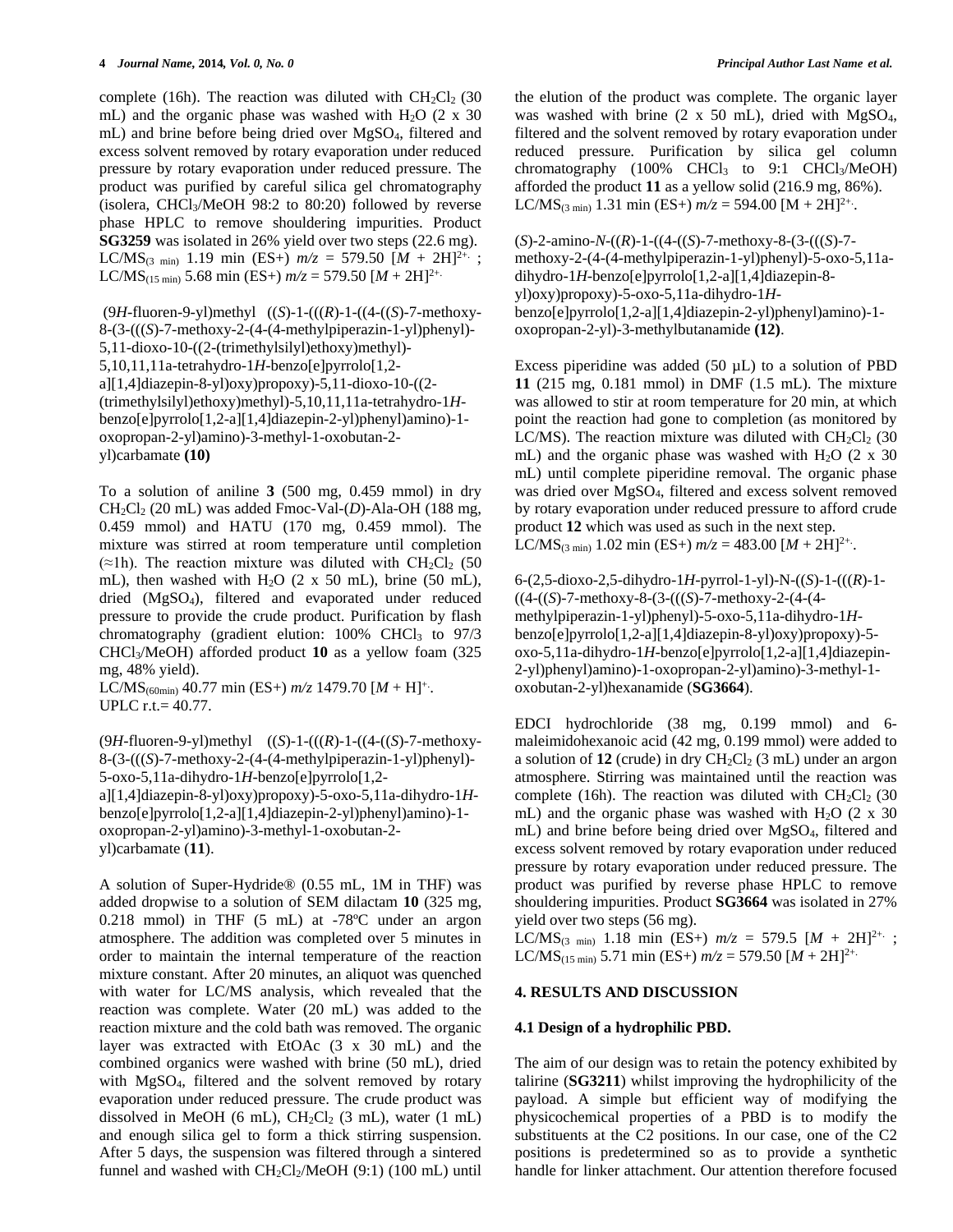on modifying the second C2 position. It was known that the presence of an aromatic ring was essential to retain potency, therefore we focused our efforts on optimising the ring substituents. It was hypothesised that an ionisable group (with the ability to form a salt) would offset the lipophilic character of the aromatic group and greatly improve the water solubility of the payload. Using an advanced chemical editor [13] to calculate lipophilicity values, we compared the distribution coefficient (cLog D) at pH=7.4 of various C2 tertiary amines (**Table 1**).

**Table 1: pKa and lipophilicity values for the payload bearing different substituents at the C2 position.**

|                   | Talirine |      |     |
|-------------------|----------|------|-----|
| pKa               |          | 4.84 | .89 |
| cLog D $(pH=7.4)$ |          |      |     |

The addition of a *N*-methyl-piperazinyl group allowed for the distribution coefficient to significantly drop by 0.5 log. With a pKa of 7.89, most of the tertiary amine will be protonated during conjugation in aqueous PBS buffer (pH=7.4), increasing its propensity to solubilise in aqueous solutions.

As previously used for **SG3211**, the payload was synthesised to include the protease cleavable valine-alanine dipeptide trigger[14], known to be stable in circulation, but cleaved within the target cell. We chose to build the linker in several steps, adding the trigger first. The valine amine would provide a handle for attaching various spacers, enabling us to access a wide library of payloads from just one intermediate (**6**).

## **4.2 Discussion over the synthetic route***.*

The warhead **SG3312** and corresponding payload **SG3259** of the newly designed compound were synthesised following a linear route. The starting point for the synthesis was the versatile *bis*-triflate intermediate **1** which had previously been synthesised on kilogram scale in eleven steps[15]. Two successive Suzuki couplings provided access to a large library of unsymmetrically substituted C2-aryl PBD dimers.



**Scheme 1.** Synthesis of SG3312 warhead: (a) 4- Aminophenylboronic acid pinacol ester,  $Pd(PPh<sub>3</sub>)<sub>4</sub>$ , NaHCO<sub>3</sub>, Toluene, MeOH, H<sub>2</sub>O; (b) 4-(4-methylpiperazin-1yl)phenylboronic acid pinacol ester, Pd(PPh<sub>3</sub>)<sub>4</sub>, Triethylamine, Toluene, MeOH, H<sub>2</sub>O; (c) Super-Hydride®,  $CH<sub>2</sub>Cl<sub>2</sub>$  then 1:1 CH<sub>3</sub>CN/H<sub>2</sub>O +0.1% Formic acid.

The first step of the synthesis was the installation of the aniline handle for subsequent linker attachment. This was achieved by breaking the symmetry of the molecule by coupling only one equivalent of anilino-boronic ester onto the bis-triflate. It is noteworthy that this is a statistical reaction and any unreacted bis-triflate can easily be recovered during purification and recycled. Subsequent Suzuki coupling with 4-(4-methylpiperazin-1 yl)phenylboronic acid, pinacol ester gave intermediate **3** in 75% yield.

At this stage, having completed both Suzuki couplings, it was possible to prepare either the warhead bis-imine (**SG3312**) by selectively reducing the dilactam and deprotecting the resulting carbinolamines (**Scheme 1**), or to prepare payload **SG3259** for antibody drug conjugation (**Scheme 2**).

To synthesise the warhead, selective reduction of the SEMdilactam was achieved using our standard conditions: Super-Hydride® at -78°C[15]. The protected hemiaminal was not isolated and traditional SEM-deprotection conditions, stirring the reduced intermediate with silica gel in a mixture of CH2Cl2/MeOH/H2O (6:4:1), should have provided full conversion to the corresponding bis-imine. Unfortunately, in our case, after 6 days of stirring, the isolated product still contained 8% of protected SEM intermediate.

Further studies established that mild acidic conditions such as treating the hemiaminal with a mixture of CH3CN/H2O  $(1:1) + 0.1\%$  formic acid for 1h at room temperature afforded the desired product, with no remaining trace of the SEM protected intermediate or signs of aromatisation of the C ring. These new and improved conditions not only significantly decreased the reaction time but also allowed for a simplified work up as the crude material can be recovered by filtration. Using this new set of deprotection conditions, pure warhead **SG3312** was isolated in 43% yield.

The payload was synthesised in an additional four steps starting from SEM-dilactam **3** (**Scheme 2**). The Val-Ala dipeptide trigger was installed by coupling a protected dipeptide to the aniline.

Our initial route involved the use of Alloc-Val-Ala-OH as the dipeptide and coupling to lactam **3** with EEDQ afforded the desired product in 71% yield. Subsequent reduction/deprotection gave **5** in good yields. However, Alloc deprotection with  $Pd(PPh<sub>3</sub>)<sub>4</sub>/pyrrolidine led to poor$ recovery due to the highly polar nature of the deprotected product, which bound irreversibly to silica during purification by column chromatography. The problem could not be circumvented by use of the crude material in the subsequent step, owing to the sensitivity of the maleimide moiety to palladium and pyrrolidine.



**Scheme 2.** Coupling sequence using Alloc-Val-Ala-OH: (a) EEDQ,  $CH_2Cl_2$ ; (b) Super-Hydride®,  $CH_2Cl_2$  then  $CH_3CN/H_2O +0.1\%$  formic acid; (c) Pyrrolidine, Pd(PPh<sub>3</sub>)<sub>4</sub>,  $CH<sub>2</sub>Cl<sub>2</sub>$ .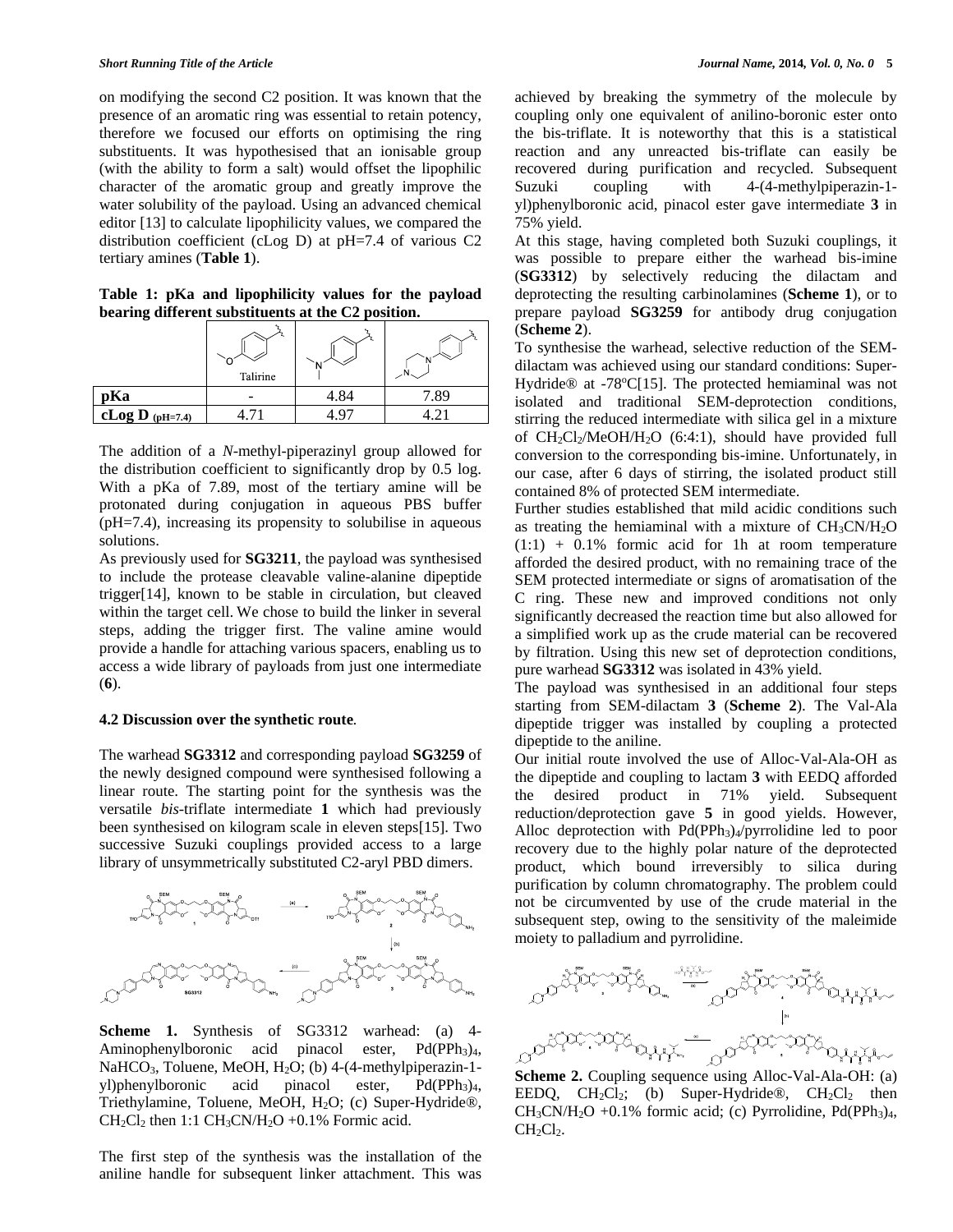| Coupling<br>agent | <b>Solvent</b>                  | SM <sup>a</sup><br>(%) | Epimeri<br>sed<br>product <sup>a</sup><br>(%) | <b>Desired</b><br>product <sup>a</sup><br>$(\%)$ |
|-------------------|---------------------------------|------------------------|-----------------------------------------------|--------------------------------------------------|
| <b>EEDQ</b>       | $CH_2Cl_2$                      | $\Omega$               | 14                                            | 86                                               |
| <b>EEDQ</b>       | $CH_2Cl_2$ /<br>MeOH<br>100:1   | 41                     | 16                                            | 43                                               |
| <b>DCC</b>        | $CH_2Cl_2$                      | 64                     | 11                                            | 25                                               |
| DCC/DMAP          | CH <sub>2</sub> Cl <sub>2</sub> | 51                     | 26                                            | 23                                               |
| DIC               | $CH_2Cl_2$                      | 56                     | 17                                            | 27                                               |
| DIC/Oxyma         | $CH_2Cl_2$                      | 0                      | 44                                            | 56                                               |
| HBTU/HOBt         | CH <sub>2</sub> Cl <sub>2</sub> | 57                     | 6                                             | 37                                               |
| HBTU/HOBt         | <b>DMF</b>                      | 20                     | 40                                            | 40                                               |
| <b>HATU</b>       | $CH_2Cl_2$                      | 0                      | $\theta$                                      | 100                                              |
| HATU/HOBt         | $CH_2Cl_2$                      | 36                     | 0                                             | 64                                               |
| HATU/HOBt         | DMF                             | 6                      | 36                                            | 58                                               |

Fmoc was chosen as an alternative protecting group, since the conditions employed in the final deprotection with piperidine would allow for the use of free amine **9** to be used without purification in the next step. Applying coupling conditions similar to those previously mentioned, the coupling of Fmoc-Val-Ala-OH with EEDQ was successful (**Scheme 3**). However, upon LC/MS analysis, the chromatogram revealed a second peak (13%, **Fig. (2)**) with a mass identical to that of the desired product. Epimerisation of the chiral centre on the activated amino acid during coupling reactions is a common problem[16] and we therefore hypothesised that the racemisation of the *L*-alanine centre might have occurred to produce a diastereoisomeric mixture of products.



**Scheme 3.** Peptide coupling using Fmoc-Val-Ala-OH: (a) EEDQ, CH<sub>2</sub>Cl<sub>2.</sub>



**Fig. (2).** LC/MS chromatogram displaying two peaks for the epimerised product.

Following these observations, we proceeded to screen multiple coupling conditions in order to find the most efficient, non-racemising method. It is important to note that these conditions were screened on the *N*-Me-piperazine intermediate (**3, Table 2**).

## **Table 2: Conditions tested to achieve non-racemising peptide coupling.**

<sup>a</sup>Amounts were determined by LC/MS analysis after a reaction time of 2.5h.

Nearly all the coupling conditions studied displayed various levels of epimerisation at the alanine chiral center. Both reactions using DCC and DIC proved to be very slow. Oxyma is as an efficient additive for peptide synthesis[17], known for its remarkable capacity to inhibit racemisation. However in our case, despite increasing the reaction rate, it produced almost equal amounts of the epimers. Reactions employing HBTU/HOBt were both very slow. Interestingly, there was a significant difference in epimerisation levels observed depending on whether the reaction was run in  $CH_2Cl_2$  or DMF. Similarly, the reaction using HATU/HOBt in DMF displayed high levels of racemisation, whereas similar conditions in  $CH_2Cl_2$ afforded the product as a single enantiomer. Finally, equimolar amounts of HATU/Fmoc-Val-Ala-OH in  $CH_2Cl_2$ proved to be the most efficient conditions, affording product **7** in 76% yield and as a single diastereomer by LC/MS.

Subsequent reduction/deprotection of the SEM-dilactam **7** gave the corresponding imine **8**. Fmoc deprotection using catalytic piperidine in DMF was complete within 10 minutes and after work up, product **9** was used in the next step without purification. Coupling of the acid spacer maleimide was achieved using EDCI.HCl and the final product was purified by reverse phase preparative HPLC to give pure payload **SG3259** (**Scheme 4**).



**Scheme 4.** Synthesis of piprazolirine SG3259: (a) Super-Hydride®,  $CH_2Cl_2$  then  $CH_3CN/H_2O +0.1\%$  formic acid; (b) Piperidine, DMF; (c) maleimide caproic acid, EDCI.HCl, CH<sub>2</sub>Cl<sub>2</sub>.

Applying a similar set of conditions, diastereoisomer **10** was synthesised using Fmoc-*L*Val-*D*Ala-OH and as expected the product's peak had an identical retention time with that of the epimerised peak in the previous EEDQ coupling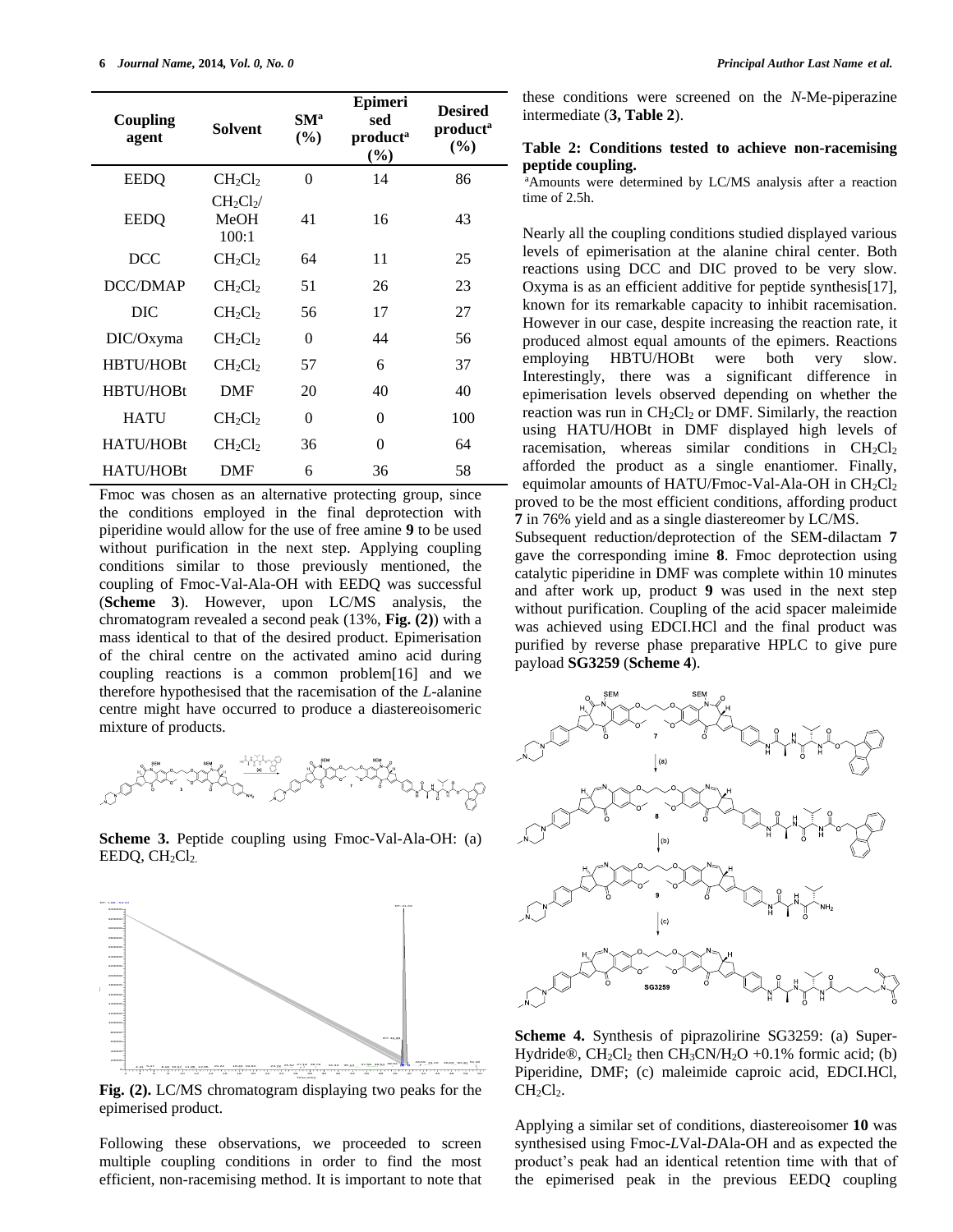chromatogram. Subsequent reactions following the same route as described previously gave final product **SG3664** in 27% yield and 95% purity (**Scheme 5**).



**Scheme 5.** Synthesis of diastereoisomer SG3664: (a) Super-Hydride®,  $CH_2Cl_2$  -78°C then MeOH/CH<sub>2</sub>Cl<sub>2</sub>/H<sub>2</sub>O, silica gel, r.t. for 5 days; (b) Piperidine, DMF; (c) maleimide caproic acid, EDCI.HCl,  $CH<sub>2</sub>Cl<sub>2</sub>$ .

# **4.3 Warhead** *in vitro* **testing.**

The warheads, **SG3132** and **SG3312**, were tested in Her2 positive expressing cell lines and we were pleased to see that the activity/potency had been maintained if not improved in some cases (**Table 3, Graph 1**).

**Table 3: IC<sup>50</sup> values in various Her2-positive expressing cell lines.**

|               |           | $IC_{50}$ (pM) |         |
|---------------|-----------|----------------|---------|
| Warhead       | $SK-OV-3$ | NCI-N87        | SK-BR-3 |
| <b>SG3132</b> | 150       | 10             | 789     |
| <b>SG3312</b> | 70        | 8.6            | 789     |

Interestingly, **SG3312** maintained potent cytotoxicity in MDR<sup>+</sup> cell lines with P-glycoprotein (P-gp) overexpression (SK-OV-3, **Table 4**). These efflux pumps constitute one of the common mechanisms that lead to multidrug resistant (MDR) tumours. Increased expression of efflux pumps over time allows for the transport of small molecules (i.e. warheads) out of the cells, reducing their effectiveness. The results observed for our warhead is in line with those reported by several studies where positively ionisable groups (i.e. *N*-methylpiperazine) can enhance P-gp resistance[18, 19]. Indeed, we observe no difference in activity for **SG3312** whether Varapamil (a P-gp inhibitor) was used or not, suggesting that the PBD warhead is not a substrate for P-gp pumps.

**Table 4. Effect of P-gp pumps on** *in vitro* **activity of PBD warheads.**

| Warhead | SK-OV-<br>$3-TR$<br>$(IC50$ in<br>nM) | $SK-OV-3-$<br>$TR+VP$<br>$(IC50$ in<br>nM | SK-<br>$OV-3$<br>(IC50)<br>in $nM$ ) | <b>Resistance</b><br><b>Index</b><br>(fold-<br>$change)^a$ |
|---------|---------------------------------------|-------------------------------------------|--------------------------------------|------------------------------------------------------------|
| SG3132  | 0.57                                  | 0.07                                      | 0.15                                 |                                                            |
| SG3312  | 0.05                                  | 0.03                                      | 0.07                                 |                                                            |
| MMAE    | 0.07                                  | 14.67                                     | 0.5                                  | 209                                                        |

 $a \text{ RI} = \text{IC}_{50}$  for SK-OV-3-TR/IC50 for SK-OV-3. VP = Verapamil

# **4.4 Conjugation and ADC testing** *in vitro* **and** *in vivo.*

Each diastereoisomer (**SG3259** and **SG3664**) was efficiently conjugated to our proprietary I239-cysteine engineered Her2 monoclonal antibody (Herceptin-maia)[20] and compared both *in vitro* and *in vivo* with that of **SG3211** (**Table 5**). Unlike **SG3211**, the conjugation of our new payloads did not necessitate the use of additional propylene glycol to increase their solubility and facilitate the reaction with the antibody. All three ADCs were isolated with similar yields and high monomeric purity. However, a more efficient conjugation was obtained with the piprazolirine payloads, giving a DAR of 1.89 versus 1.81 for **SG3211**.

|  | Table 5. Conjugation data for the new payloads and |  |  |  |
|--|----------------------------------------------------|--|--|--|
|  | comparison with SG3211.                            |  |  |  |

| <b>Description</b>            | $\frac{0}{0}$<br>Propylene<br>glycol | DAR          | $\frac{0}{0}$<br><b>Monomer</b> | Yield<br>$($ %) |
|-------------------------------|--------------------------------------|--------------|---------------------------------|-----------------|
| Herceptin-<br>maia-<br>SG3211 | 33                                   | 1.81<br>(RP) | 98                              | 77              |
| Herceptin-<br>maia-<br>SG3259 |                                      | 1.89<br>(RP) | 98                              | 73              |
| Herceptin-<br>maia-<br>SG3664 |                                      | 1.89<br>(RP) | 98                              | 78              |

Following conjugation, the ADCs efficacy were assayed *in vitro* in the high Her $2^{+++}$  expressing NCI-N87 (Table 6). Pleasingly, the ADC bearing **SG3259** was over 10 times more efficacious than that of **SG3211**.

| Table 6: <i>In vivo</i> data in Her2 <sup>+++</sup> cell lines.<br>$NCI-N87$ $GI_{50}$ $(mM/mL)$ |      |  |  |  |
|--------------------------------------------------------------------------------------------------|------|--|--|--|
| Her-maia-SG3211                                                                                  | 0.71 |  |  |  |
| Her-maia-SG3259                                                                                  | 0.05 |  |  |  |
| Her-maia-SG3664                                                                                  | 6.87 |  |  |  |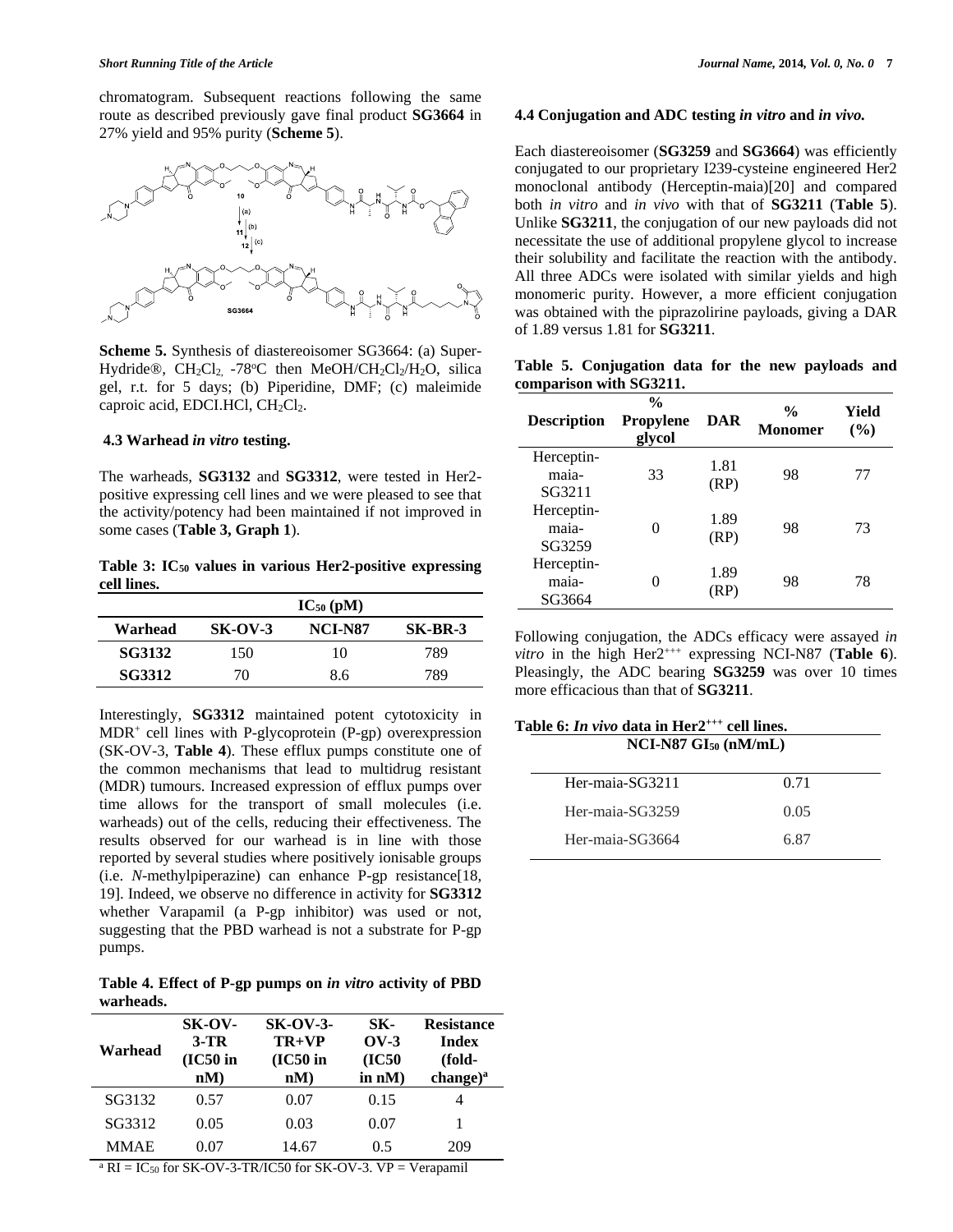

**Graph 1.** In vitro testing of ADCs in NCI-N87.

As expected, the ADC of diastereomer **SG3664** was less potent (140x) than that of **SG3259**, suggesting that the warhead had not been released by cleavage to the same extent. Further protease activity assay confirmed that the **SG3664** conjugate with the non-natural dipeptide *L*-Val-*D*-Ala was not cleaved in the presence of natural human cathepsin B protein (**Graph 2**). Although this result was to be expected, the nM activity of Her-maia-SG3664 suggests that either a non-enzymatic process is involved in releasing the warhead from its dipeptide trigger, or that the cysteine metabolite released after antibody degradation also has some activity.



**Graph 2.** Cathepsin B cleavage of SG3259 and SG3664 overtime.

An *in vivo* study was conducted in the Her2<sup>++/+</sup> JIMT-1 xenograft model[21], a cell line with low expression of the Her2/neu protein, revealing that treatment with high doses (1) mg/kg, iv, qdx1) of both ADC-**SG3211** and ADC-**SG3259** leads to significant tumor regression. Treatment with a lower dose (0.3 mg/kg, iv, qdx1) showed homeostasis in the case of ADC-SG3211, whereas ADC-SG3259 displayed sustained tumor regression (**Graph 3**).



**Graph 3.** ADC activity in Her2  $++/+$  JIMT-1 breast xenograft model.

#### **CONCLUSION**

We have successfully designed and synthesized a novel PBD warhead (**SG3312**) with enhanced physico-chemical properties. The warhead also displayed increased potency *in vitro*. After overcoming some epimerization issues, the synthesis of enantiomerically pure payload was achieved (**SG3259**) and fulfilled our criteria for a simplified and more efficient conjugation: no addition of propylene glycol required, high DAR and excellent monomeric purity.

The ADC (Herceptin-maia-**SG3259**) has been shown to release the active warhead (**SG3312**) upon exposure to Cathepsin B and demonstrated encouraging activity both in vitro and in vivo.

## **LIST OF ABBREVIATIONS**

<sup>o</sup>C: Degree Celsius DAR: Drug Antibody Ratio DCC: N,N'-Dicyclohexylcarbodiimide DIC: N,N'-Diisopropylcarbodiimide DMAP: Dimethylaminopyridine DMF: Dimethylformamide DNA: Deoxyribonucleic acid EDCI: 1-Ethyl-3-(3-dimethylaminopropyl)carbodiimide EEDQ: N-Ethoxycarbonyl-2-ethoxy-1,2-dihydroquinoline ES: Electrospray EtOAc: Ethyl acetate  $GI<sub>50</sub>: 50%$  Growth Inhibition HATU: 1-[Bis(dimethylamino)methylene]-1H-1,2,3 triazolo[4,5-b]pyridinium 3-oxide hexafluorophosphate HBTU: Hexafluorophosphate Benzotriazole Tetramethyl Uronium HOBt: Hydroxybenzotriazole HPLC: High Pressure Liquid Chromatography IC<sub>50</sub>: Half maximal inhibitory concentration LC/MS: Liquid Chromatography Mass Spectrometry mAb: Monoclonal antibody MeOH: Methanol Min: minute